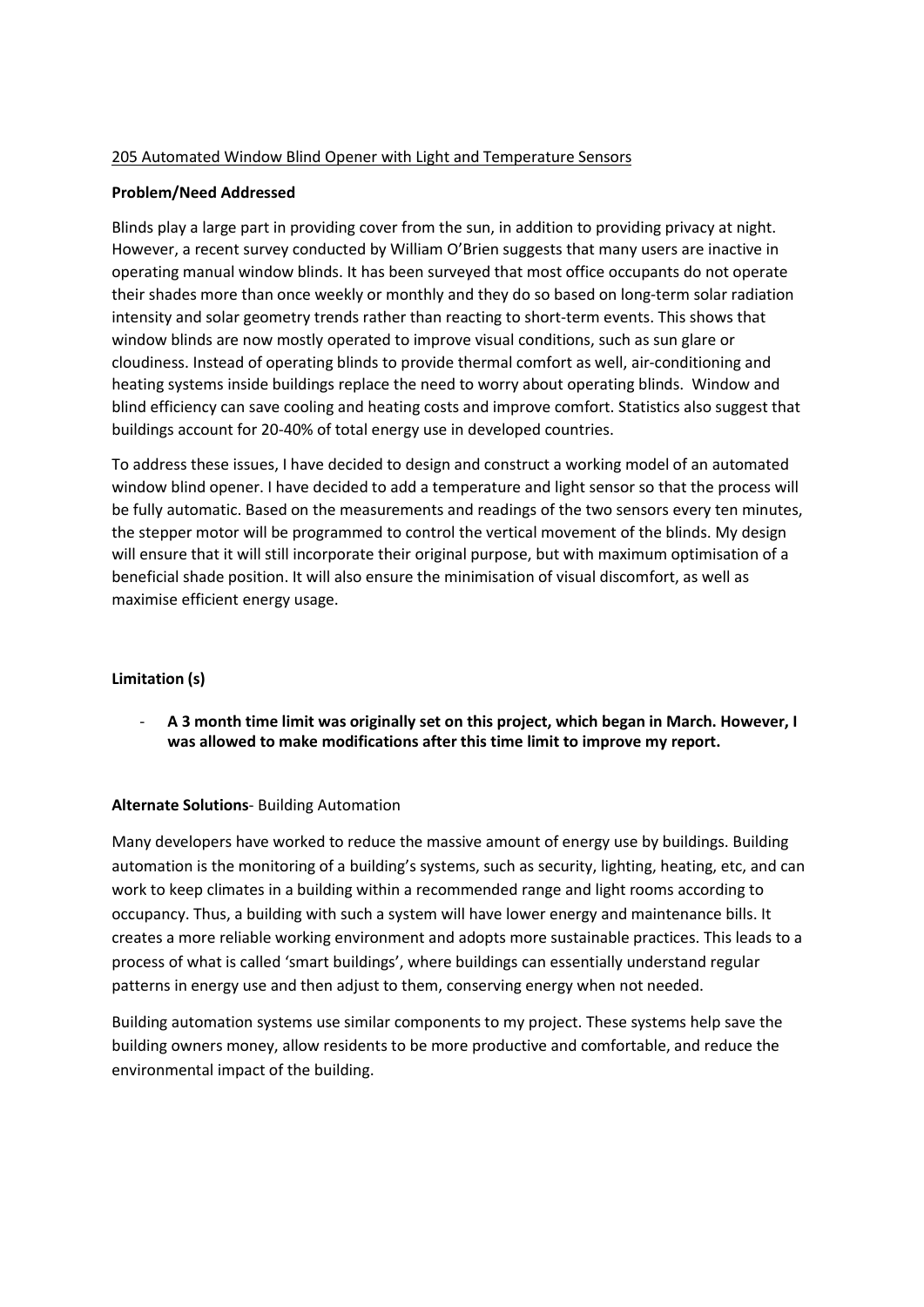#### Risk Assessment

| <b>Equipment/Material</b> | <b>Risk</b>                                                                                                                   | <b>Precaution</b>                                                                                                                                                                                                                                                                                                                                               |
|---------------------------|-------------------------------------------------------------------------------------------------------------------------------|-----------------------------------------------------------------------------------------------------------------------------------------------------------------------------------------------------------------------------------------------------------------------------------------------------------------------------------------------------------------|
| Wires                     | Electrocution<br>$\bullet$<br><b>Burning</b><br>$\bullet$                                                                     | Keep liquids away from the<br>circuit and make sure<br>working space is dry and well<br>managed as to avoid<br>knocking over anything.<br>Minimise the amount of<br>$\bullet$<br>metal on one's body.<br>Wear rubber shoes.<br>Ensure that the circuit is not<br>$\bullet$<br>live.                                                                             |
| Pliers                    | Can cause bruising or cuts to<br>$\bullet$<br>hands and fingers<br>Can be stabbed or poked into<br>$\bullet$<br>people around | Wear appropriate PPE, i.e.<br>$\bullet$<br>gloves and glasses<br>Conduct cutting on a proper<br>$\bullet$<br>workbench, and always have<br>a half a metre radius clear<br>around you                                                                                                                                                                            |
| <b>Cordless Drill</b>     | Hearing damage,<br>$\bullet$<br>Hair and clothing getting caught<br>٠<br>Eye irritation<br>Cuts                               | Parental supervision<br>$\bullet$<br>Tie hair back or cover with<br>$\bullet$<br>hair net to prevent hair<br>getting caught<br>Do not wear loose clothing<br>and secure loose items with<br>an apron to prevent catches<br>Wear appropriate PPE<br>Have complete and firm<br>control over drill pushing<br>down onto surface keeping<br>hands and fingers clear |
| Soldering Iron            | <b>Heat burns</b><br>$\bullet$                                                                                                | Don't touch the soldering<br>$\bullet$<br>iron element when in use<br>Parental supervision<br>Hold wires that are to be<br>soldered with tweezers or<br>clamps<br>Ensure that the cleaning<br>٠<br>sponge is damp during use<br>Always return the soldering<br>$\bullet$<br>iron to its stand when not in<br>use.<br>Never put it down on the<br>workbench.     |